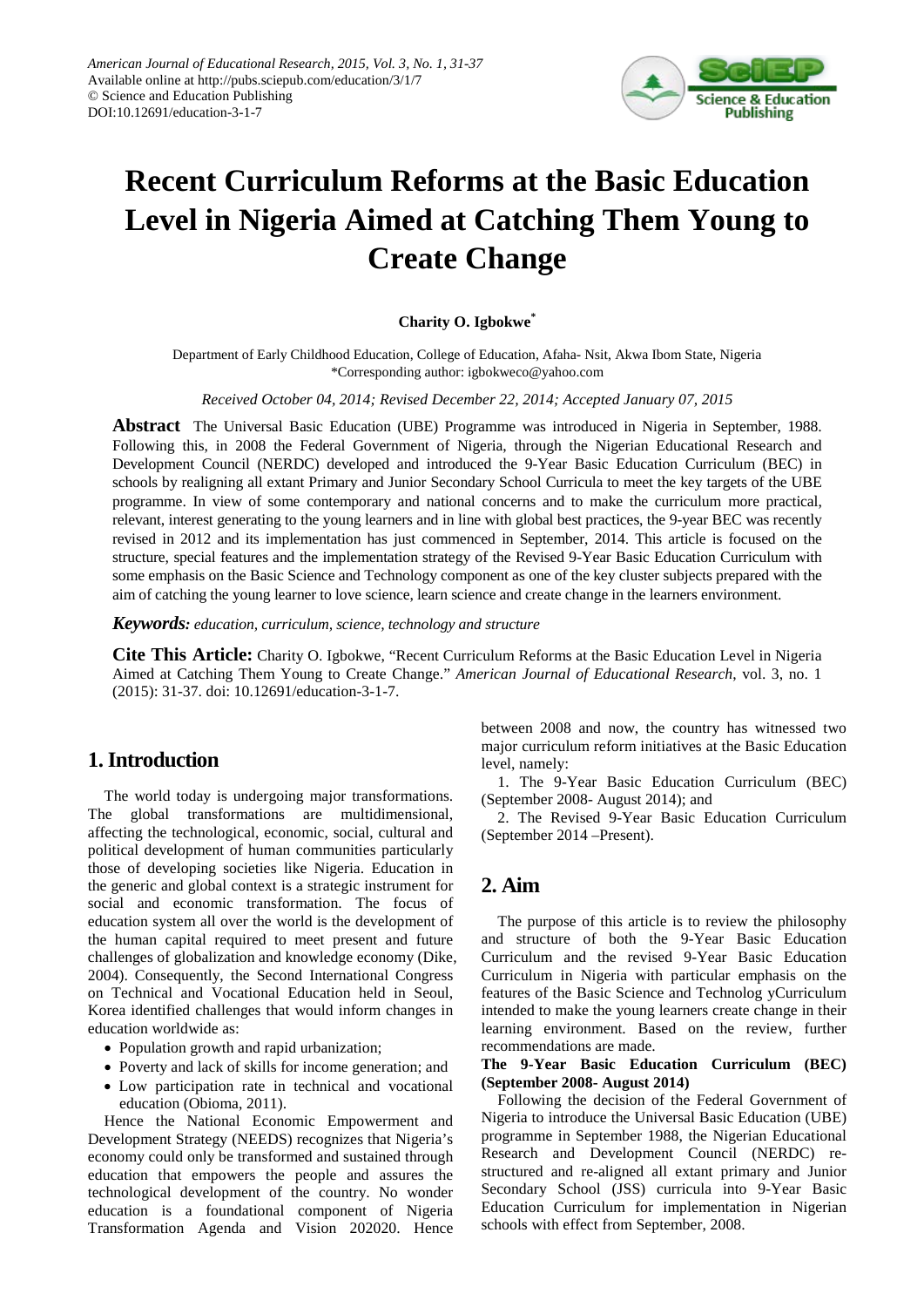The 9-Year Basic Education Curriculum emphasizes value re-orientation, poverty eradication and employment generation capabilities in learners. In these curriculum reform initiatives, science, technology, mathematics, and vocational education and training are specifically designed to provide the contents, learning experiences and skills for the socio-economic transformation of the Nigerian nation.

## **3. Procedure**

Using available sources and literature, this article identified the philosophy and structure of the 9-Year and the Revised 9-Year Basic Education Curricula in Nigeria categorized into Lower Basic (Primaries 1-3), Middle Basic (Primaries 4-6) and Upper Basic (Junior Secondaries 1-3), the basic features of the Revised Basic

Education Curriculum, the structure, objectives and features of the Basic Science and Technology Curriculum and the implementation strategies of the curricula.

## **3.1. The Structure of the 9-Year Basic Education Curriculum**

The structure of the 9-Year Basic Education Curriculum was such that subject offerings ranged between ten and sixteen from Primary I to JSS III and almost every subject was a stand- alone subject (see Table 1). For example, Basic Science, Basic Technology, Physical & Health Education, Computer Studies/ICT, Christian Religious Studies/Islamic Studies, Civic Education, Home Economics, Agricultural Science, and Business Studies were all separate subjects (FME, 2008).

**Table 1. The Structure of the 9-Year Basic Education Curriculum**

| <b>Lower Basic education Curriculum</b>    | <b>Middle Basic Education Curriculum</b>   | <b>Upper Basic Education Curriculum</b>    |
|--------------------------------------------|--------------------------------------------|--------------------------------------------|
| PRIMARY 1-3                                | PRIMARY 4-6                                | $JSS1-3$                                   |
| <b>Core Compulsory Subjects</b>            | <b>Core Compulsory Subjects</b>            | <b>Core Compulsory Subjects</b>            |
| 1. English Studies                         | 1. English Language                        | 1. English Language                        |
| 2. One Major Nigeria Language (Hausa, Igbo | 2. One Major Nigeria Language (Hausa, Igbo | 2. One Major Nigeria Language (Hausa, Igbo |
| or Yoruba)                                 | or Yoruba)                                 | or Yoruba)                                 |
| 3. Mathematics                             | 3. Mathematics                             | 3. Mathematics                             |
| 4. Basic Science and Technology            | 4. Basic Science                           | 4. Basic Science                           |
| 5. Social studies                          | 5. Social Studies                          | 5. Social Studies                          |
| 6. Civic Education                         | 6. Civic Education                         | 6. Civic Education                         |
| 7. Cultural and Creative Arts (CCA)        | 7. Cultural & Creative Arts                | 7. Cultural & Creative Arts                |
| Christian Religious Studies/<br>Islamic    | 8. Christian Religious Studies             | 8. Christian Religious Studies             |
| <b>Studies</b>                             | 9. Physical and Health Education (PHE)     | 9. Physical and Health Education (PHE)     |
| 9. Physical and Health Education (PHE)     | 10. Computer Studies/ ICT                  | 10. Basic Technology                       |
| 10. Computer Studies/ICT                   |                                            | 11. Computer Studies/ ICT                  |
| <b>Elective Subjects</b>                   | <b>Elective Subjects</b>                   | <b>Elective Subjects</b>                   |
| 1. Agriculture                             | 1. Agriculture                             | 1. Agriculture                             |
| 2. Home Economics                          | 2. Home Economics                          | 2. Home Economics                          |
| 3. Arabic Language                         | 3. Arabic Language                         | 3. Arabic Language                         |
|                                            |                                            | 4. Business Studies                        |
| Note:                                      | Note:                                      | Note:                                      |
| Must offer 1 elective but not more than 2. | Must offer 1 electivebut not more than 2.  | Must offer1 elective, but not more than 3. |

**Source:** NERDC (2008).

The 9-Year Basic Education Curriculum was particularly developed for the attainment of the Education for All (EFA) goals, the critical targets of the National Economic Empowerment and Development Strategies (NEEDS), and the Millennium Development Goals (MDGs). It was developed in response to Nigeria's need for relevant, dynamic and globally competitive education that would ensure that learners at the Basic Education level are capable to compete favourably anywhere in the world in terms of knowledge, skills, techniques, values and aptitude. Thus the 9-Year BEC addressed among other things, the issue of value re-orientation, poverty eradication, critical thinking, entrepreneurship and life skills. Implementation of the 9-Year BEC commenced nationwide, in Primary 1 and JSS 1 classes in September, 2008, while the old curriculum (the 6-3-3-4 Curriculum) was systematically being phased out. The first batch of JSS students graduated in June, 2011 after writing the Basic Education Certificate Examination(BECE). By September, 2014, the cohort of pupils that benefited from the use of BEC at the primary school level entered class one of the Junior Secondary School.

## **3.2. The Revised 9-Year Basic Education Curriculum (September, 2014 –Present)**

Nevertheless, the school curriculum is a dynamic and open document that is constantly changing with the needs, challenges and aspirations of the society. Thus in the light of the feedback on the implementation of the 9-Year BEC received and the contemporary global and national concerns, the Nigerian government revised the 9- Year BEC in 2012 in line with global best practices as in Kenya -7 subject, Tanzania- 8 subject, United States of America - 6 subject, Malaysia and Indonesia -9 subject offerings (Obioma, 2012). The curriculum revision process involved identification and grouping of related disciplines such as Christian Religious Studies/ Islamic Studies, Social Studies, Civic Education, and Security Education to create a new composite or cluster of Revised BEC subject called Religion and National Values. Key concepts in the former curricula now form integrating threads for organizing the contents of the new subject into a coherent whole.

#### **Philosophy of the Revised 9-Year Basic Education Curriculum**

Every learner who has gone through the 9 years of basic education should have acquired appropriate levels of literacy, numeracy, manipulative, communicative and life skills; as well as the ethical, moral and civic values needed for laying a solid foundation for a life-long learning; as a basis for scientific and reflective thinking.

#### **The Structure of the Revised 9-Year Basic Education Curriculum**

The Revised BEC comprises ten(10) subjects namely: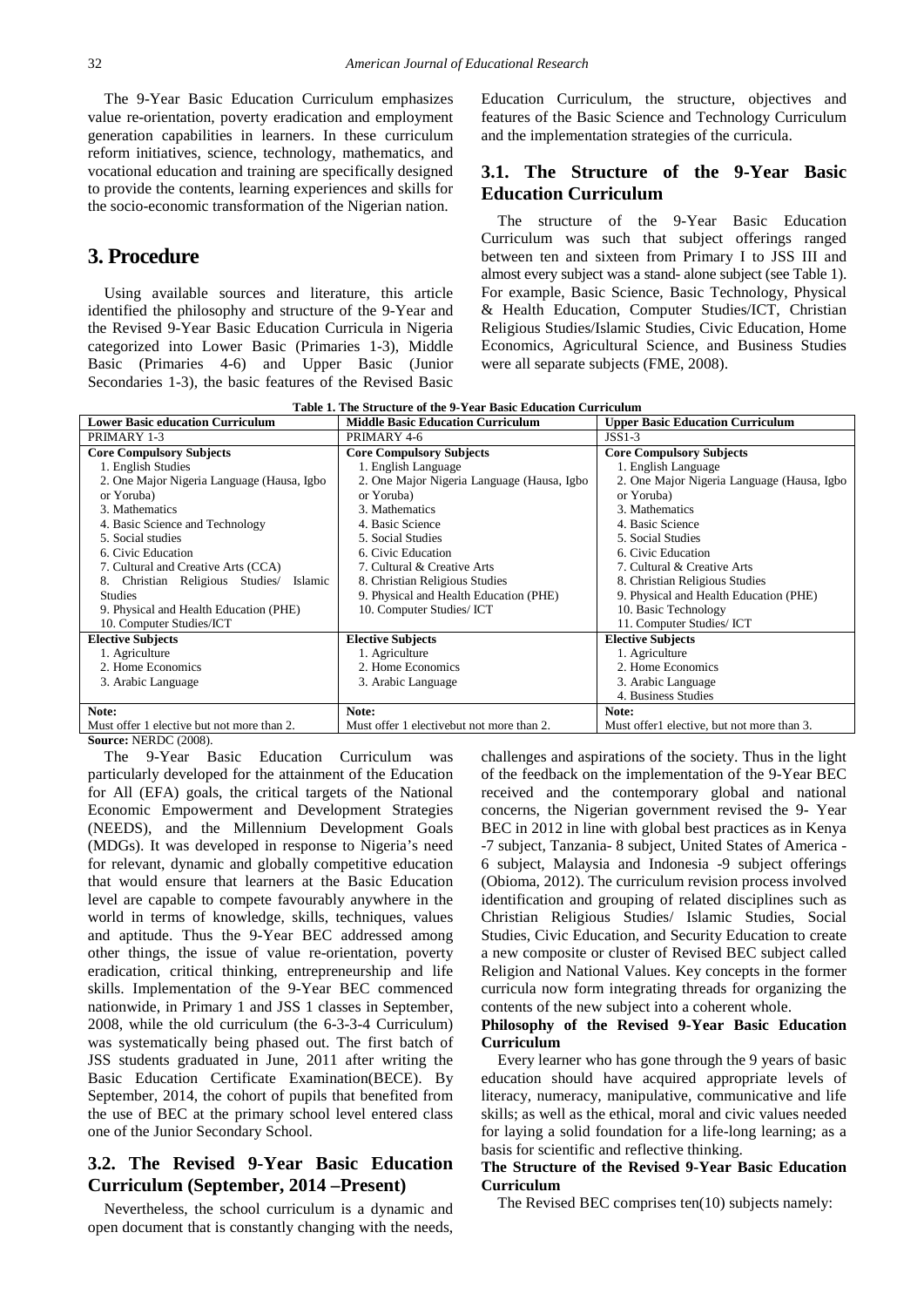1. English Studies, 2. Mathematics, 3. Basic Science and Technology, 4. Religion and National Values,5. Cultural and Creative Arts 6. Business Studies, 7. Nigerian Languages, 8. Pre-vocational Studies, 9. French, 10. Arabic (FME,2012).

| Table 2(a). Lower Basic Education Curriculum (Primaries 1-3) |  |
|--------------------------------------------------------------|--|
|--------------------------------------------------------------|--|

| <b>Subjects</b>                                               | <b>Explanatory Notes</b>                                                                                      |
|---------------------------------------------------------------|---------------------------------------------------------------------------------------------------------------|
|                                                               | • Official national language                                                                                  |
|                                                               | • Medium of instruction in schools                                                                            |
| 1. English Studies                                            | • The subject predisposes itself for the infusion of the following Road Safety Education, Disaster Risk       |
|                                                               | Reduction Education, Consumer Education.                                                                      |
|                                                               | • Subject includes Literature-in-English                                                                      |
| 2. Mathematics                                                | • Fundamental discipline for science and technological development                                            |
|                                                               | • Important in everyday life                                                                                  |
| 3. Nigerian Languages (One Nigerian                           | • National Policy on Education (NPE) stipulates that the medium of instruction should be the language of the  |
| Language)                                                     | immediate environment of the child.                                                                           |
|                                                               | • Schools are free to select such Nigerian Language to be taught.                                             |
| 4. Basic Science and Technology (BST)                         | • Each of the listed components will serve as themes for the Basic Science and Technology Curriculum          |
| • Basic science                                               | • Climate change is part of the Basic Science theme                                                           |
| • Basic Technology                                            | • Disaster Risk Reduction Education and Consumer Education are infused into Basic Science and Technology      |
| • Physical and Health Education                               | Curriculum                                                                                                    |
| $\bullet$ Information Technology (IT)                         | • Create enabling environment for the subject in all schools by making computer available in schools.         |
| 5. Religion and National Values (RNV)                         | • Listed components will serve as themes in the Religion and National Values Curriculum                       |
| • Christian Religious Studies/Islamic                         | • Contents are planned for all children to take Social Studies, Civic education and Security Education themes |
| <b>Studies</b>                                                | • Separate classes should be run for CRS theme and IS theme                                                   |
| • Social Studies                                              | • Consumer Education, Disaster Risk Education and Peace and Conflict Resolution curricula are infused into    |
| • Civic Education                                             | the Civic Education, Social Studies and Security Education themes                                             |
| • Security Education                                          | • Create enabling environment for the subject in all schools                                                  |
| 6. Cultural and Creative Arts (CCA)                           | • Important for preservation of our cultural heritage and fostering creativity.                               |
| 7. Arabic Language                                            | • Optional                                                                                                    |
| Note:                                                         |                                                                                                               |
| • Minimum of 6 subjects; Maximum of 7 subjects                |                                                                                                               |
| • Emphasis should be on basic concepts and their explanations |                                                                                                               |

• Teaching and learning activity must be creative, innovative, and practical.

• Avoid content repetitions across themes and subjects

• Admit only basic contents from old curriculum.

**Source:** NERDC, 2013.

# **Table 2(b). Middle Basic Education Curriculum (Primaries 4-6)**

| <b>Subjects</b>                                                                                                                                                   | <b>Explanatory Notes</b>                                                                                                                                                                                                                                                                                                                                                                                                                                                                                                      |
|-------------------------------------------------------------------------------------------------------------------------------------------------------------------|-------------------------------------------------------------------------------------------------------------------------------------------------------------------------------------------------------------------------------------------------------------------------------------------------------------------------------------------------------------------------------------------------------------------------------------------------------------------------------------------------------------------------------|
| 1. English Studies                                                                                                                                                | • Official national language<br>• Medium of instruction in schools<br>• The subject predisposes itself for the infusion of the following: Road Safety Education, Disaster Risk<br>Reduction Education, Consumer Education.<br>• Subject include Literature-in-English                                                                                                                                                                                                                                                         |
| 2. Mathematics                                                                                                                                                    | • Fundamental discipline for science and technological development<br>• Important in everyday life                                                                                                                                                                                                                                                                                                                                                                                                                            |
| 3. Nigerian Language (One Nigerian<br>Language)                                                                                                                   | • Schools are free to select such Nigerian language to be taught.                                                                                                                                                                                                                                                                                                                                                                                                                                                             |
| 4. Basic Science and Technology (BST)<br>• Basic science<br>• Basic Technology<br>• Physical and Health Education<br>$\bullet$ Information Technology (IT)        | • Each of the listed components will serve as the mes for the Basic Science and Technology Curriculum<br>• Climate change is part of the Basic Science theme<br>• Disaster Risk Reduction Education and Consumer Education are infused into Basic Science and<br><b>Technology Curriculum</b><br>• Create enabling environment for the subject in all schools by making computer available in schools.                                                                                                                        |
| 5. Pre-Vocational Studies<br>• Home Economics<br>• Agriculture<br>• Entrepreneurship                                                                              | • Each of the listed components will serve as themes for the Pre-Vocational Studies<br>• Consumer Education is infused into Pre-Vocational Studies<br>• Create enabling environment for the teaching of pre-vocational studies in schools                                                                                                                                                                                                                                                                                     |
| 6. Religion and National Values (RNV)<br>• Christian Religious Studies/Islamic<br><b>Studies</b><br>• Social studies<br>• Civic Education<br>• Security Education | • Listed components will serve as themes in the Religion and National Values Curriculum<br>• Contents are planned for all children to take Social Studies, Civic Education and Security Education<br>themes<br>• Separate classes should be run for CRS theme and IS theme<br>• Consumer Education, Disaster Risk Education and Peace and Conflict Resolution curricula are infused<br>into the Civic Education, Social Studies and Security Education themes<br>• Create enabling environment for the subject in all schools |
| 7. Cultural & Creative Arts(CCA)                                                                                                                                  | • Important for preservation of our cultural heritage and fostering creativity                                                                                                                                                                                                                                                                                                                                                                                                                                                |
| 8. French Language                                                                                                                                                | • Nigeria's second official language<br>• Nigeria is surrounded by Francophone countries<br>• The study of French Language will make our children more competitive at the global level.                                                                                                                                                                                                                                                                                                                                       |
| 9. Arabic Language                                                                                                                                                | • Optional                                                                                                                                                                                                                                                                                                                                                                                                                                                                                                                    |
|                                                                                                                                                                   |                                                                                                                                                                                                                                                                                                                                                                                                                                                                                                                               |

**Note:**

• Minimum of 8 subjects; Maximum of 9 subjects

• Emphasis should be on basic concepts and their explanations

• Teaching and learning activities must be creative, innovative, and practical.

• Avoid content repetitions across themes and subjects

• Admits only basic contents from old curriculum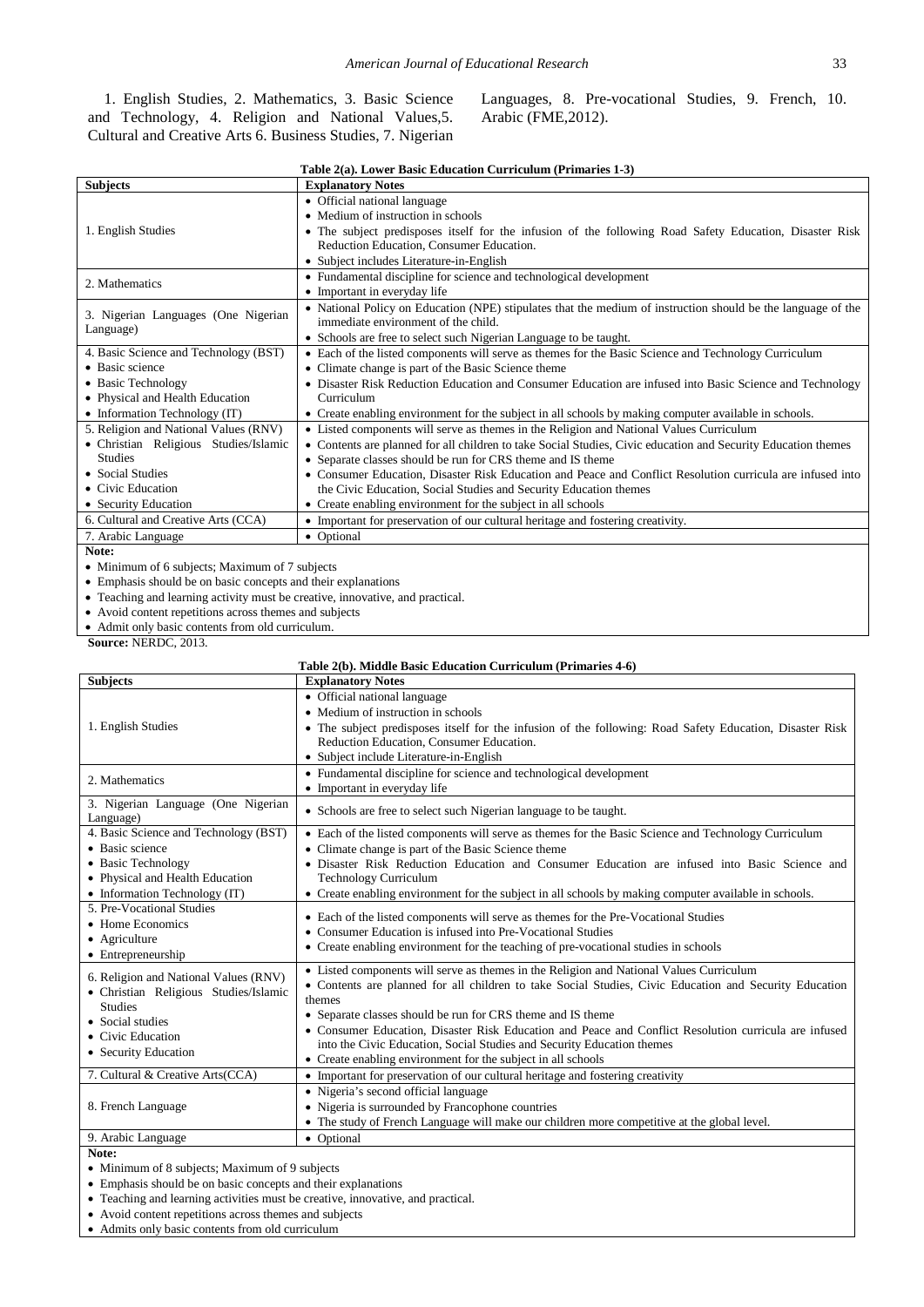| Table 2(c). Upper Basic Education Curriculum (Juniour Secondary 1-3) |  |  |  |  |  |
|----------------------------------------------------------------------|--|--|--|--|--|
|----------------------------------------------------------------------|--|--|--|--|--|

| <b>Subjects</b>                                                                                                                                                      | <b>Explanatory Notes</b>                                                                                                                                                                                                                                                                                                                                                                                                                                                                                                      |
|----------------------------------------------------------------------------------------------------------------------------------------------------------------------|-------------------------------------------------------------------------------------------------------------------------------------------------------------------------------------------------------------------------------------------------------------------------------------------------------------------------------------------------------------------------------------------------------------------------------------------------------------------------------------------------------------------------------|
| 1. English Studies                                                                                                                                                   | • Official National Language<br>• Medium of Instruction in schools<br>• The subject predisposes itself for the infusion of the following Road Safety Education, Disaster Risk<br>Reduction Education, Consumer Education.<br>• Subject include Literature-in-English                                                                                                                                                                                                                                                          |
| 2. Mathematics                                                                                                                                                       | • Fundamental discipline for science and technology development<br>• Important of everyday life                                                                                                                                                                                                                                                                                                                                                                                                                               |
| 3. Nigerian Languages (One Nigerian<br>Language)                                                                                                                     | • Schools are free to select such Nigerian language to be taught.                                                                                                                                                                                                                                                                                                                                                                                                                                                             |
| 4. Basic Science and Technology (BST)<br>• Basic science<br>• Basic Technology<br>• Physical and Health Education<br>• Information Technology (IT)                   | • Each of the listed components will serve as themes for the Basic Science and Technology Curriculum<br>• Climate change is part of the Basic Science theme<br>· Disaster Risk Reduction Education and Consumer Education are infused into Basic Science and<br><b>Technology Curriculum</b><br>• Create enabling environment for the subject in all schools by making computer available in schools.                                                                                                                         |
| 5. Pre-Vocational Studies<br>• Home Economics<br>• Agriculture<br>• Entrepreneurship                                                                                 | • Each of the listed components will serve as themes for the Pre-Vocational Studies<br>• Consumer Education is infused into Pre-Vocational Studies<br>• Create enabling environment for the teaching of pre-vocational studies in schools                                                                                                                                                                                                                                                                                     |
| 6. Religion and National Values (RNV)<br>· Christian Religious<br>Studies/Islamic<br><b>Studies</b><br>• Social studies<br>• Civic Education<br>• Security Education | • Listed components will serve as themes in the Religion and National Values Curriculum<br>• Contents are planned for all children to take Social Studies, Civic education and Security Education<br>themes<br>• Separate classes should be run for CRS theme and IS theme<br>• Consumer Education. Disaster Risk Education and Peace and Conflict Resolution curricula are infused<br>into the Civic Education, Social Studies and Security Education themes<br>• Create enabling environment for the subject in all schools |
| 7. Cultural & Creative Arts(CCA)                                                                                                                                     | • Important for preservation of our cultural heritage and fostering creativity<br>• Tourism is a theme in Cultural and Creative Arts Curriculum                                                                                                                                                                                                                                                                                                                                                                               |
| 8. Business Studies                                                                                                                                                  | • It is desirable for every child to have some idea of business enterprise<br>• Enterprise is treated in Business Studies<br>• Consumer Education is infused into Business Studies Curriculum                                                                                                                                                                                                                                                                                                                                 |
| 9. French Language                                                                                                                                                   | • Nigeria's second official language<br>• Nigeria is surrounded by Francophone countries<br>• The study of French Language will make our children more competitive at the global level                                                                                                                                                                                                                                                                                                                                        |
| 10. Arabic Language                                                                                                                                                  | Optional                                                                                                                                                                                                                                                                                                                                                                                                                                                                                                                      |

**Note:**

- Minimum of 9 subjects; Maximum of 10 subjects
- Emphasis should be on basic concepts and their explanations
- Teaching and learning activities must be creative, innovative, and practical.
- Avoid content repetitions across themes and subjects
- Admits only basic contents from old curriculum

**Source:** NERDC, 2013.

#### **Basic Features of the Revised 9-Year Basic Education Curriculum (BEC)**

a. Core subjects are English Studies, one Nigerian Language, Mathematics, Basic Science and Technology, Religion and National Values, Cultural and Creative Arts, Pre-Vocational Studies, French and Business Studies.

b. Elective (optional) Subject: Arabic Language

c. French and Pre-Vocational studies are introduced in Primary 4 as core subjects. While Business Studies is introduced as a core subject at the Junior Secondary school level.

d. Basic science and Technology, Religion and National Values and Pre-Vocational Studies are composite subjects

#### e. **Composite Subjects and their Compositions**

i. Basic Science and Technology Themes:

- 
- Basic science
- Basic Technology
- Physical and Health Education
- Information Technology
- ii. Pre-Vocational Studies
- Themes:
- Agriculture
- Home economics
- iii. Religion and National Values Themes:
- Religious studies (CRS)
- Islamic Studies
- Social Studies
- Civil Education
- Security Education

f. The revised curriculum pays particular attention to the teaching of reading. Consequently, the English Studies curriculum for Primaries 1-3 is focused on the teaching of the following reading skills: Concepts of Print, Phonological Awareness, Phonemic Awareness, Phonics, Fluency, Comprehension and Vocabulary Acquisition.

g. The infusion of Drug Abuse Education, Disaster Risk Reduction and Management, Climate Change, Consumer Education and relevant elements of the National Economic Empowerment and Development Strategy (NEEDS) into relevant contents of the curriculum.

h. Teaching and learning emphasis is on skill development: creative thinking skills, entrepreneurial and work skills.

i. The systematic connection between Primary, Junior and Senior Secondary schools curricula contents.

#### **The Revised Basic Education Curriculum Levels**

The original structure of the 9-Year BEC is retained. The Revised 9-Year BEC is presented as:

- Lower Basic Education Curriculum-Primaries 1-3;
- Middle Basic Education Curriculum-Primaries 4-6;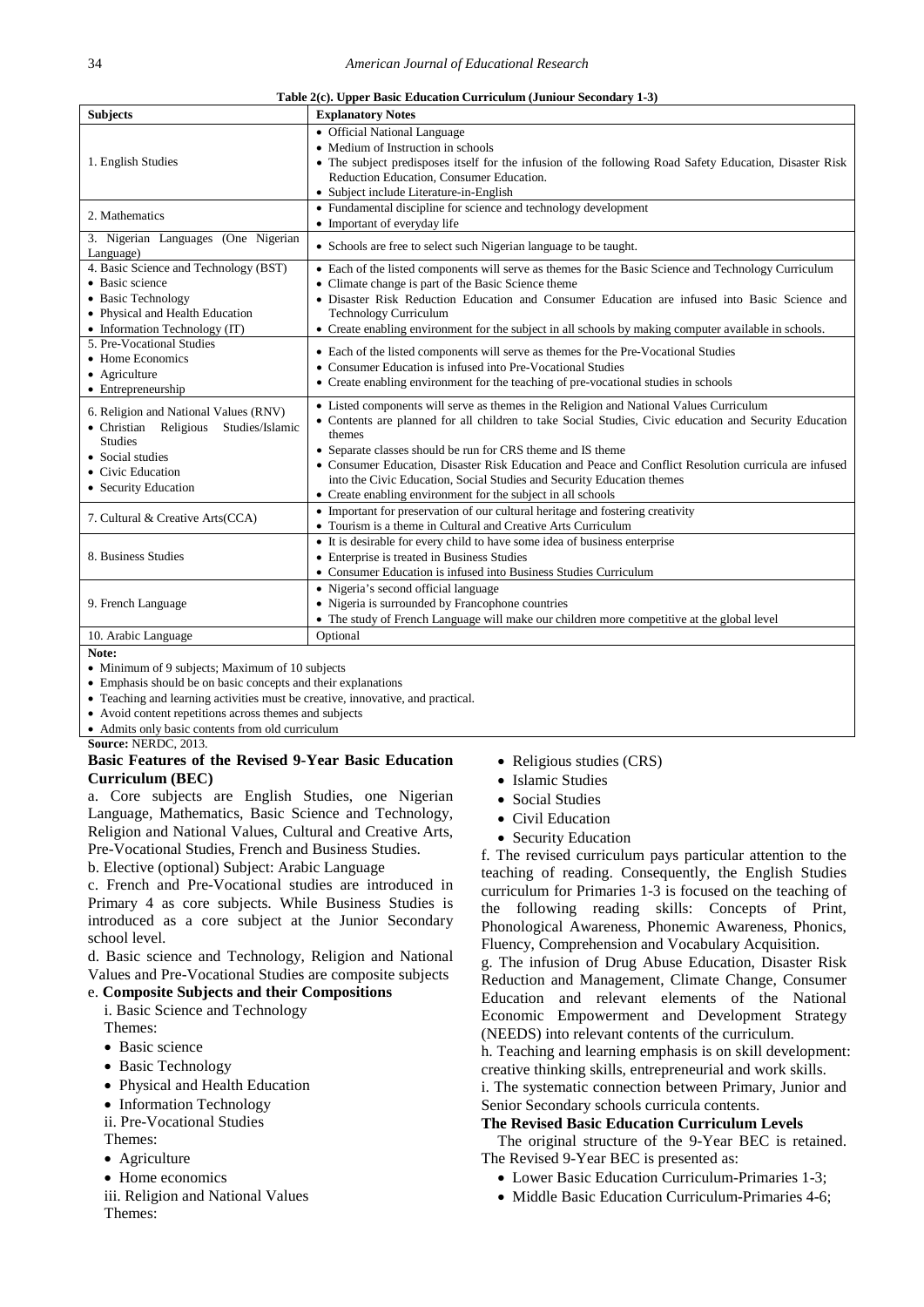• UpperBasic Education Curriculum-Junior Secondary, JS 1-3.

The subjects and contents flow systematically and spirally from Primary 1 to JS 3.

In the process of review, particular efforts were made to further reduce content overload, repetition or duplications within and across subjects without compromising depth, appropriateness, and interrelatedness of the curricula content. In addition, the curriculum is organized to ensure continuity and flow of themes, topics and experiences from primary school to junior secondary school levels.

Since the curriculum represents the total experiences to which all learners must be exposed, the contents, performance objectives, activities for both teachers and learners, teaching and learning materials and evaluation guide are provided.

# **4. The Basic Science and Technology Curriculum (BSTC)**

Here, it is of interest to examine the rationale, objectives and structure of the Basic Science and Technology Curriculum as a typical case of a composite or cluster subject in the Revised 9-Year BEC. The BSTC (revised, 2012) is a product of the restructuring and integration of four Primary and Junior Secondary School (JSS) BEC, namely: Basic Science, Basic Technology, Physical and Health Education, and Computer Science/Information Technology (IT). The integration of these science curricula became necessary for the following reasons:

- 1. Recommendations of the Presidential Summit on Education (2010) to reduce the number of subjects offered in Primary and Junior Secondary Schools;
- 2. Feedback from the implementation of the curricula in schools that identified repetition and duplication of concepts as the major cause of curriculum overload;
- 3. Need to encourage innovative teaching and learning approaches and techniques that promote creativity and critical thinking in learners;
- 4. Need to promote the holistic view of science at the Basic Education level for better understanding of contemporary and changing world; and
- 5. Need to infuse emergent issues that are of national and global concern such as gender sensitivity, globalization, disaster risk reduction, consumer education, climate change and entrepreneurship.

### **4.1. The Objectives of Basic Science and Technology Curriculum**

The Basic Science and Technology Curriculum, BSTC (Revised: 2012) is expected to enable the learners:

Develop interest in Science and Technology;

- Acquire basic knowledge and skills in science and technology;
- Apply scientific and technological knowledge and skills to meet contemporary societal needs;
- Take advantage of the numerous career opportunities provided by science and technology;
- Become prepared for further studies in science and technology;
- Avoid drug abuse and related vices;
- Be safety and security conscious.

## **4.2. The Structure of the Basic Science and Technology Curriculum**

The thematic approach to content organization was adopted in developing the BSTC in order to achieve a holistic presentation of scientific and technological concepts and skills to learners. The themes and subthemes that formed the integrating threads for the Basic Science and Technology Curriculum are (FME, 2012):

| <b>Theme</b>                         | Primary                                    | JSS                                         |
|--------------------------------------|--------------------------------------------|---------------------------------------------|
|                                      | Sub-theme                                  | Sub-theme                                   |
| <b>Basic Science</b>                 | • Exploring our environment                | • Learning about our Environment            |
|                                      | • Living and Non-Living things             | • You and Energy                            |
|                                      |                                            | • Science and Development                   |
| <b>Basic Technology</b>              | • Understanding Basic Technology           | • Understanding Basic Technology            |
|                                      | • You and Energy                           | • Materials and Processing                  |
|                                      |                                            | • Drawing Practice                          |
|                                      |                                            | • Tools, Machines and Processes             |
|                                      |                                            | • Safety                                    |
| <b>Physical and Health Education</b> | • Fundamental Movements                    | • Basic Human Movement                      |
|                                      | • Basic Movements                          | • Sports and Games                          |
|                                      | • Athletics                                | • Health Education                          |
|                                      | • Games and Sports                         | • Moving our Body Parts                     |
|                                      | • Health Education                         | • Athletics                                 |
|                                      | • Pathogens, Diseases and Prevention       | • Contact and Non-Contact Games             |
|                                      | • Drug Eradication                         |                                             |
|                                      | • Responsible Parenthood                   |                                             |
| <b>Information Technology (IT)</b>   | • Basic Computer Operations and Concepts   | • Basic Computer Operations and Concepts    |
|                                      | • Basic Concepts of Information Technology | • Computer Ethics                           |
|                                      |                                            | • Computer Application Packages             |
|                                      |                                            | • Basic knowledge of Information Technology |
| $C_{\text{source}}$ , MEDDC (2012)   |                                            |                                             |

**Table 3. The Structure of the Basic Science and Technology Curriculum**

**Source:** NERDC (2012).

## **4.3 Features of BSTC Intended to Catch Them Young and Create Change**

While selecting the contents, major issues shaping contemporary growth and development of nations, and influencing knowledge driven societies were identified and infused into the curriculum content at every level, from primaries one through to junior secondary classes ; with a progression in infusion of concepts as class advances. These include, but are not limited to: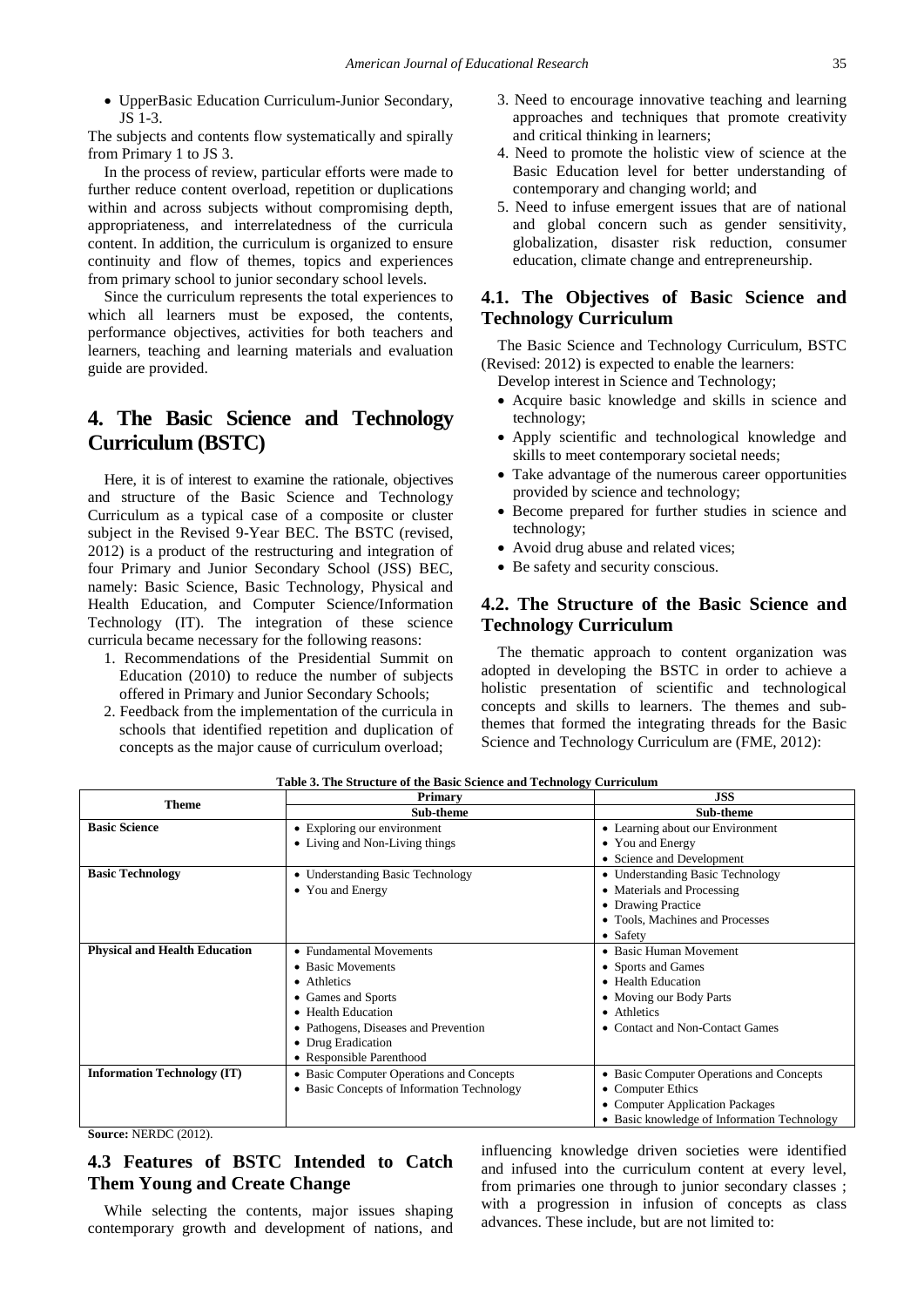a. Environmental Education, b. Climate Change, c. Drug Abuse Education, d. Foods and Drugs Safety Education, e. Disaster Risk Reduction Education, f. Consumer Education, g. Safety and Security, h. Entrepreneurship, i. HIV/AIDS

The topics in each theme are spirally sequenced, from simple to complex across the 9 (nine) years of schooling in order to sustain the interest of learners and promote meaningful learning and skills development. In addition, the curriculum promotes guided inquiry and activity-based teaching and learning using locally sourced materials. Furthermore, the contents of the curriculum are enriched with real-life examples that are not only indigenous and familiar to learners, but also engender the development of relevant attributes and survival strategies for living successfully in contemporary and global world.

BSTC (revised 2012) provides the contents and further learning experiences that will engender the acquisition of functional skills for job creation and wealth generation that will lead to the reduction of poverty within the communities and the nation, at large. The activities are both learner-centered and problem solving –centred, and encourage student-teacher, student-student interaction, working in groups or pairs and student interaction with resource materials.

## **5.Implementation Strategy of the Revised 9-Year BEC**

Dike (2014) remarked thatit is not enough to produce curriculum, it is even more important to put in place machinery that will ensure that its ideals are realizable through effective classroom practices. For instance, eventhough the implementation of the Revised 9-Year BEC has just commenced systematically in Primary 1 and JSS 1, it is known (Abakpa, 2013; Akpan, 2012; Okpala, 2011) that the structures and appropriate activities that foster effective implementation of the curriculum are either inadequate or lacking in Nigerian schools. Foremost among the myriad of challenges of Basic Education in Nigeria are the issues of teacher quality and development, lack of enough specialist teachers; dearth of relevant support materials for teachers and inadequate supervision and mentoring of teachers. Thus, to realize the ideals of the 9-Year BEC, relevant support materials that will aid the effective delivery of the curricula content in schools are being provided. Such materials include computers, functional laboratories, learner- centred textual materials prepared by NERDC and some publishers to generate learners' interest and challenge them in innovative and creative thinking. Basic Education teachers are also being trained and retrained in their subject areas on continuous basis, and resources are being provided for the acquisition of consumables and non-consumable items required for teaching and learning of the curriculum contents.

Further to these, the Federal Government of Nigeria through NERDC has produced very detailed teachers guides in each of the ten subjects for effective implementation of the Revised 9-Year BEC. The teachers guide in each subject covers the following seven (7) units on how to:

• Understand the revised curriculum;

- Break the curriculum into syllabus, scheme of work, unit of work and lesson plan;
- Plan lesson using Modern Teaching Approaches;
- Teach topics and concepts that learners find difficult to learn;
- Find, access and develop resources for teaching; and
- Assess learners in each subject area.

Specific innovative classroom practices illustrated in the teachers guides include:

- Purposive learner-learner; teacher-learner and schoolschool collaborations;
- Deployment of ICT and other technologies to support learning;
- Quality interactions (learner-learner, learner- teacher, learner-resource material interactions) taking place in the classroom;
- Issues arising from the learners environment as the focus of teaching and learning activities.

In addition, series of national workshops using interactive and activity –based approaches have been organized to train the teachers in the use of the teachers guides for effective delivery of the contents of the Revised 9-Year Basic Education Curriculum in the ten subject areas. These measures are being taken to ensure effective delivery of the curriculum and hence make the young learners ultimately create change in their environment.

## **6. Further Recommendations**

In addition to the implementation strategies discussed above, workshops, in-service training and short courses should be designed to train teachers on how to bring science to the learner as fun, utilizing low- cost materials in the immediate environment of the learner. Such teachers should also be trained on how to integrate information and communication technologies (ICT's) into pedagogy. These measures will help catch the attention of young learners and hence increase their capacity to create change in their environment.

## **References**

- [1] Abakpa, B.O. and Agbo-Egwu, A. O.(2013). Challenges of Attaining MDGs in Nigeria through Mathematics Curriculum Delivery. In: Attaining the MDGs through STEM Education. Okechukwu Abonyi (Ed). *Proceedins of 54th Annual Conference of STAN,* 3-9.
- [2] Akpan B. B.(2011). Science Education in Nigeria: In: *Education in Nigeria: From Beginning to the Future*. Ivowi U.M.O.(Ed). Lagos: Foremost Educational Services Ltd.
- Dike S, (2014). Opening Remarks Presented at the Train-the Trainers Workshop on the Use of the Revised 9-Year Basic Education Curriculum held at Rockview Hotel, Abuja Nigeria, 5- 9th August, 2014.
- [4] FME (2008). *Teachers Handbook for the 9-Year Basic Education Curriculum: Primary and Junior Secondary School Levels*. Lagos: NERDC Press.
- [5] FME (2012). *The Revised 9-Year Basic Education Curriculum: Basic Science and Technolog.* Lagos: NERDC Press.
- [6] NERDC(2008). *The 9- Year Basic Education Curriculum at a Glance*. Lagos: NERDC Press. www.nerdcnigeria.org.
- [7] NERDC (2013). *The Revised 9-Basic Education Curriculum at a Glance.* Lagos: NERDC Press. www.nerdcnigeria.gov.ng.
- [8] Obioma G.O(2011). The Project. An address delivered at the Writing Workshop of Teachers Guides for SSS Science Subjects, Dannic Hotels, Enugu, Nigeria, 14-19<sup>th</sup> Nov., 2011.